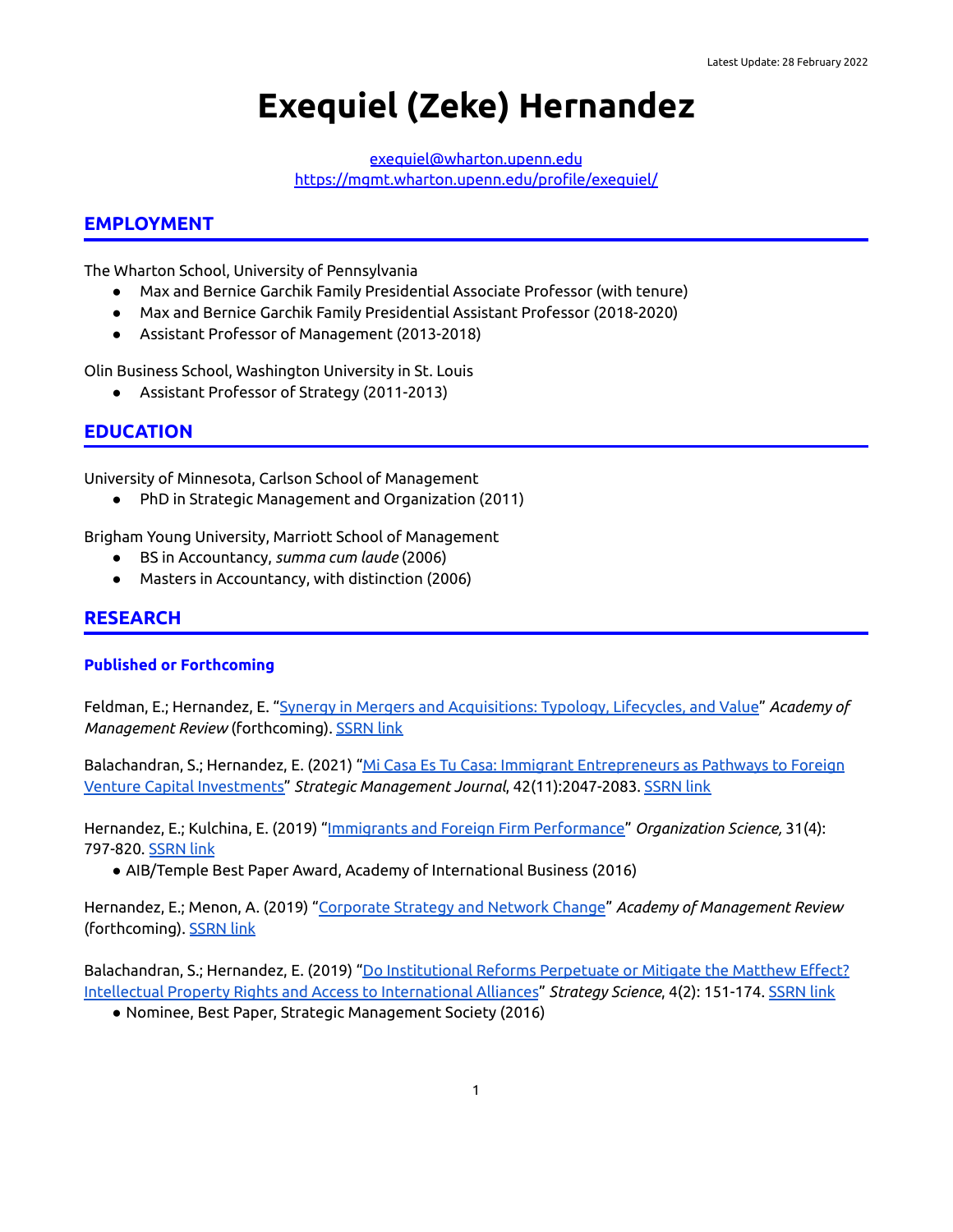Li, Y.; Hernandez, E.; Gwon, S. (2019) "When Do Ethnic [Communities](https://journals.aom.org/doi/abs/10.5465/amj.2017.0275?journalCode=amj) Affect Foreign Location Choice? Dual Entry [Strategies](https://journals.aom.org/doi/abs/10.5465/amj.2017.0275?journalCode=amj) of Korean Banks in China" *Academy of Management Journal*, 62(1): 172-195. [SSRN](https://papers.ssrn.com/sol3/papers.cfm?abstract_id=3143909) link

Hernandez, E.; Shaver, J.M. (2019) ["Network](https://journals.sagepub.com/doi/10.1177/0001839218761369) Synergy" *Administrative Science Quarterly*, 64(1): 171-202.

● Glueck Best Paper Award, Strategic Management (STR) Division, Academy of Management (2017)

Balachandran, S.; Hernandez, E. (2018) "Networks and Innovation: Accounting for Structural and [Institutional](https://pubsonline.informs.org/doi/10.1287/orsc.2017.1165) Sources of [Recombination](https://pubsonline.informs.org/doi/10.1287/orsc.2017.1165) in Brokerage Triads", *Organization Science*, 29(1): 80-99.

Hernandez, E.; Menon, A. (2018) "[Acquisitions,](https://pubsonline.informs.org/doi/10.1287/mnsc.2016.2691) Node Collapse, and Network Revolution" *Management Science*, 64(4): 1652-1671.

● Runner-Up, Best Paper, Strategic Management Society (2015)

Hernandez, E.; Guillen, M.F. (2018) "What's Theoretically Novel About Emerging Market [Multinationals?"](https://link-springer-com.proxy.library.upenn.edu/article/10.1057/s41267-017-0131-7) *Journal of International Business Studies*, 49(1): 24-33.

Hernandez, E.; Sanders, W.G.; Tuschke, A. (2015) "Network [Defense:](https://journals.aom.org/doi/full/10.5465/amj.2012.0773) Pruning, Grafting, and Closing to Prevent Leakage of Strategic [Knowledge](https://journals.aom.org/doi/full/10.5465/amj.2012.0773) to Rivals", *Academy of Management Journal*, 58(4): 1233-1260.

● Runner-Up, Louis Pondy Award, OMT Division, Academy of Management (2009).

Hernandez, E. (2014) "Finding a Home Away From Home: Effects of [Immigrants](https://journals.sagepub.com/doi/10.1177/0001839214523428) on Firms' Foreign Location Choice and [Performance"](https://journals.sagepub.com/doi/10.1177/0001839214523428), *Administrative Science Quarterly*, 59(1): 73-108.

- Administrative Science Quarterly Editor's Choice Collection (2014): exemplary article in the "Networks and Knowledge" category
- Finalist, Outstanding Dissertation Award, Strategic Management (STR) Division, Academy of Management (2012)
- Best PhD Student Paper, Best Practical Implications Paper, and finalist for Best Paper, Strategic Management Society (2009)

Tuschke, A.; Sanders, W.G.; Hernandez, E. (2014) "Whose Experience Matters in the [Boardroom?](https://onlinelibrary.wiley.com/doi/abs/10.1002/smj.2100) The Effects of [Experiential](https://onlinelibrary.wiley.com/doi/abs/10.1002/smj.2100) and Vicarious Learning on Emerging Market Entry", *Strategic Management Journal,* 35(3): 398-418.

Vasudeva, G.; Zaheer, A.; Hernandez, E. (2013) "The [Embeddedness](https://pubsonline.informs.org/doi/full/10.1287/orsc.1120.0780) of Networks: Institutions, Structural Holes, and [Innovativeness](https://pubsonline.informs.org/doi/full/10.1287/orsc.1120.0780) in the Fuel Cell Industry", *Organization Science*, 24(3): 645-663.

Zaheer, A.; Hernandez, E. (2011) "The [Geographic](https://onlinelibrary.wiley.com/doi/abs/10.1002/gsj.6) Scope of the MNC and its Alliance Portfolio: Resolving the Paradox of [Distance"](https://onlinelibrary.wiley.com/doi/abs/10.1002/gsj.6), *Global Strategy Journal*, 1(1-2): 109-126.

Zaheer, A.; Hernandez, E.; Banerjee, S. (2010) "Prior Alliances with Targets and Acquisition [Performance](https://pubsonline.informs.org/doi/abs/10.1287/orsc.1100.0528) in [Knowledge-Intensive](https://pubsonline.informs.org/doi/abs/10.1287/orsc.1100.0528) Industries" *Organization Science*, 21(5): 1072-1091.

# **Under Review**

Hernandez, E.; Lee, J.; Shaver, J. M. "Are Network Effects Causal or Spurious? Evidence from Alliance-Network Externalities"

- Under 2nd Review, *Administrative Science Quarterly*
- Best Proposal Award, Cooperative Strategies Interest Group, Strategic Management Society (2020)
- Nominee, Best Paper, Strategic Management Society (2020)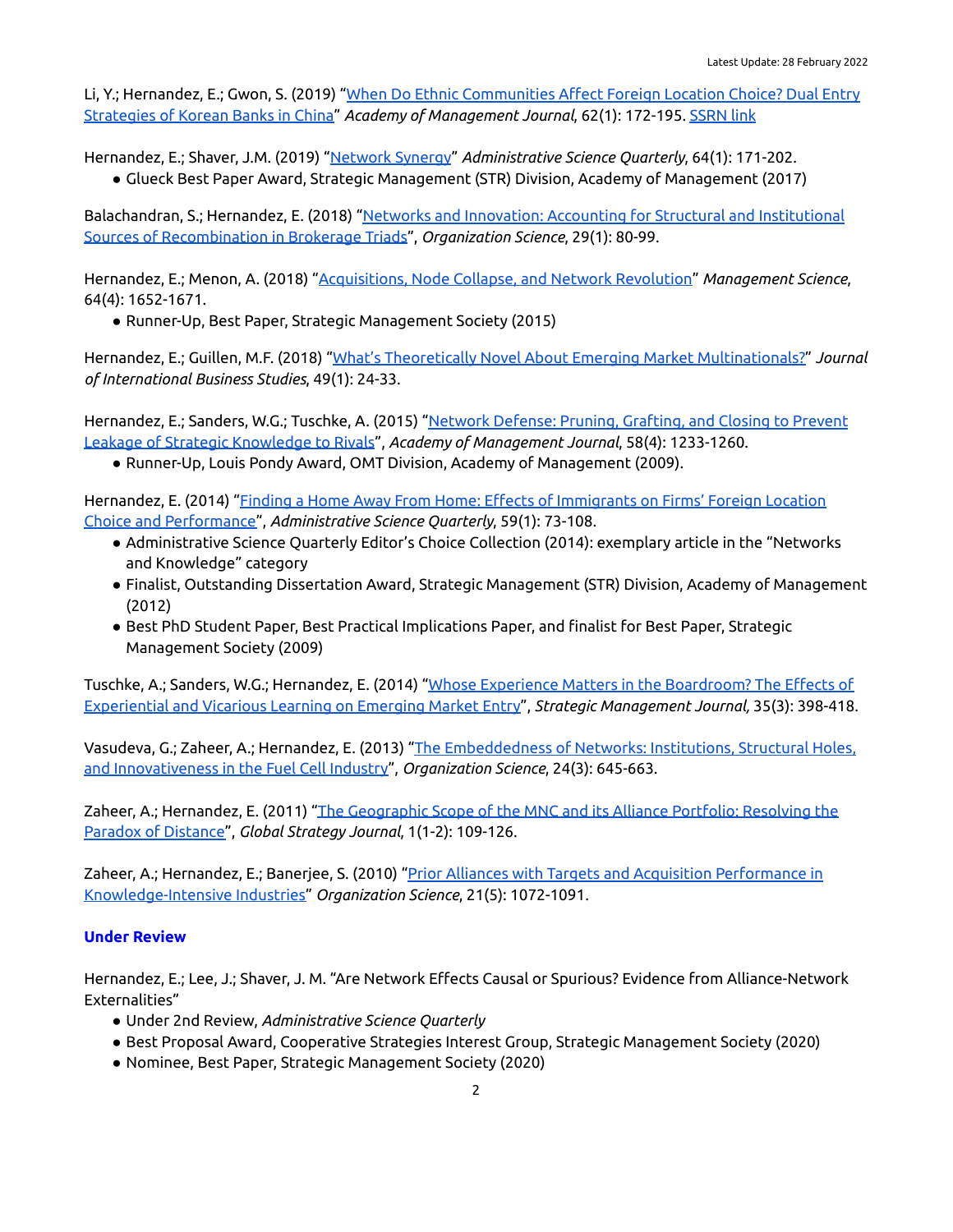Glennon, B.; Morales, F.; Carnahan, S.; Hernandez, E. "Does Employing Skilled Immigrants Enhance Competitive Performance? Evidence from European Football Clubs"

● Revision requested, *Management Science*

#### **Working Papers**

Morales, F.; Carnahan, S.; Hernandez, E. "Consistently Mediocre: Modular Collaboration and Organizational Performance"

Kulchina, E.; Kim, J.; Hernandez, E. "Immigrants and Expatriate Manager Assignments: Evidence from South Korean Multinationals"

● Funded by Wharton Global Initiatives and the Wharton Dean's Research Fund

Stakeholder Synergies in Acquisitions (with Emilie Feldman and Kate Odzienkowska)

● Funded by Wharton Political Risk Lab

#### **Early Stage Projects**

The Effect of Immigrant Workers on Firms' Product Innovation: Evidence from H1-B Visas and U.S. Firms (with Dany Bahar & Natalie Carlson)

● Data analysis

Why Migration Matters in Management Research (with Prithwiraj Choudhury, Elena Kulchina, and Dan Wang) ● Writing

Sequences of Corporate Strategy Choices (with Jens Friedmann and Emilie Feldman)

● Data analysis

Firms and the Geography of High-Skilled Immigration: Evidence from I-129 Applications (with Prithwiraj Choudhury and Caroline Fry)

● Data collection

How Do Startups Founded by First vs. Later-Generation Immigrant Entrepreneurs Differ? (with Sarath Balachandran and Aparajita Agarwal

● Data collection

## **Reports and Teaching Materials**

Hernandez, E.; Trinh, P. (2021) "The Global Streaming Video on Demand Industry" (Teaching Case)

Hernandez, E. (2018) "The Missing Pieces of the Economic Debate Over [Immigration](https://publicpolicy.wharton.upenn.edu/issue-brief/v6n7.php) Reform", *Penn Wharton Public Policy Initiative Issue Brief*, 6(7):1-6.

Hernandez, E.; Foster, J. (2016) "Uber Growth: The Globalization of a Startup " (Teaching case)

Hernandez, E.; Foster, J. (2016) "Uber's Challenges in Foreign Markets (A)" (Teaching case)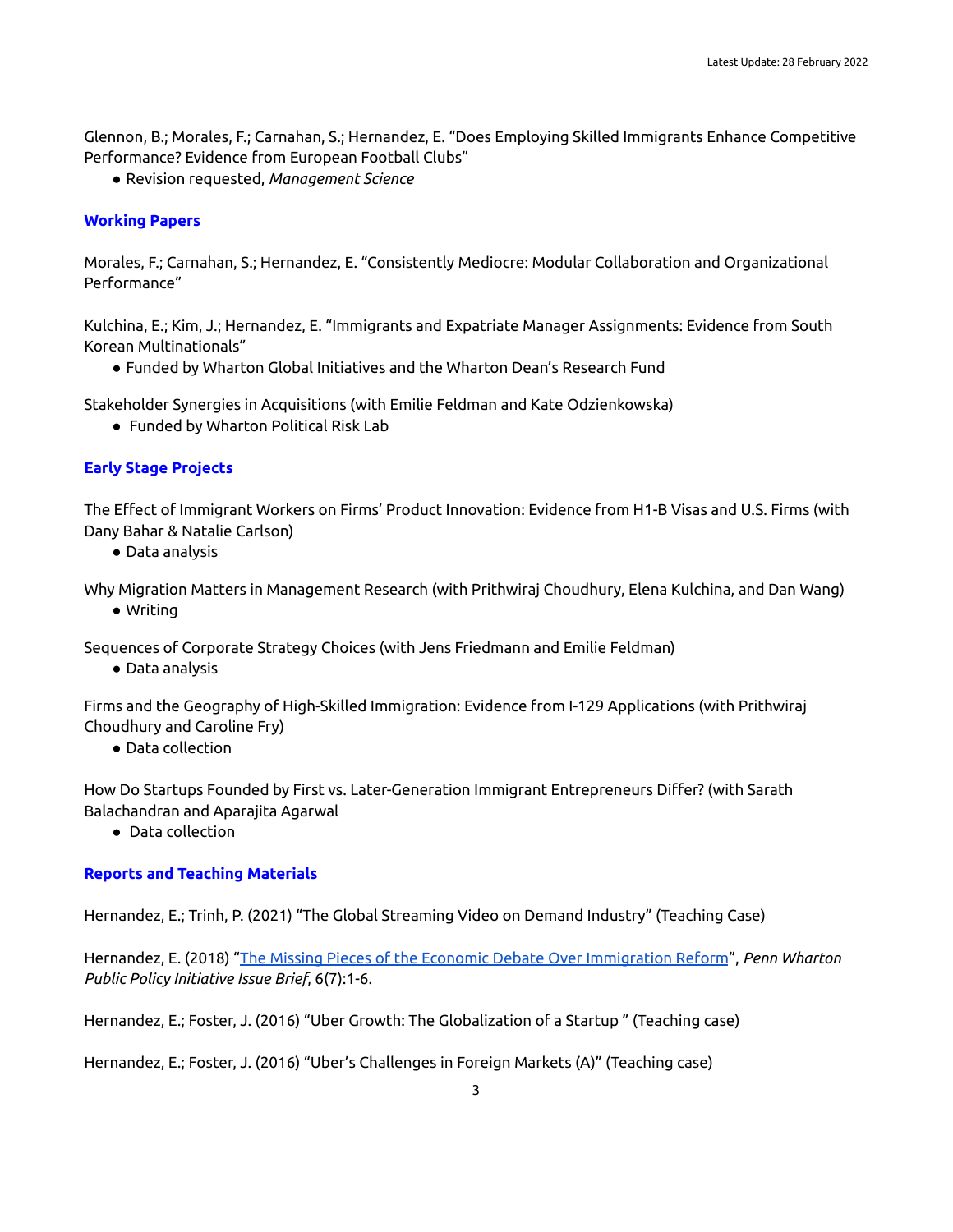Hernandez, E.; Foster, J. (2016) "Uber's Challenges in Foreign Markets (B)" (Teaching case)

# **AWARDS**

#### **Research Awards (reverse chronological order)**

Best Research Proposal, Cooperative Strategies Interest Group, Strategic Management Society (2020)

Nominee, Best Paper, Strategic Management Society (2020)

[Emerging](https://www.strategicmanagement.net/awards/emerging-scholar) Scholar, Strategic Management Society (2018)

[Emerging](http://strdiv.org/HigherLogic/System/DownloadDocumentFile.ashx?DocumentFileKey=28cf0665-8266-e844-b464-db8ac48af084&forceDialog=0) Scholar, Strategic Management Division (STR), Academy of Management (2017)

[Emerging](https://im.aom.org/recent-award-winners/) Scholar, International Management Division (IM), Academy of Management (2016)

[Glueck](http://strdiv.org/new-item1/new-item3?CLK=739626ba-a10c-4d10-aa6c-da06c7c93824) Best Paper Award, Strategic Management (STR) Division, Academy of Management (2017)

Nominee, Best Paper, Strategic Management Society (2016)

[AIB/Temple](https://aib.msu.edu/awards/aibbestpaper.asp) Best Paper Award, Academy of International Business (2016)

[Runner-Up,](https://www.strategicmanagement.net/awards/best-paper-prize) Best Paper, Strategic Management Society (2015)

[Administrative](https://journals.sagepub.com/topic/collections-asq/asq-1-networks_and_knowledge/asq) Science Quarterly Editor's Choice Collection (2014): exemplary article in the "Networks and Knowledge" category

Finalist, [Outstanding](http://strdiv.org/HigherLogic/System/DownloadDocumentFile.ashx?DocumentFileKey=a6e18083-4e69-f2ca-937e-2cb5a2b212db&forceDialog=0) Dissertation Award, Strategic Management (STR) Division, Academy of Management (2012)

Best PhD [Student](https://www.strategicmanagement.net/awards/phd-paper-prize) Paper, Best Practical Implications Paper, and finalist for Best Paper, Strategic Management Society (2009)

Runner-Up, Louis Pondy Award, OMT Division, Academy of Management (2009)

University of Minnesota Graduate School Fellowship and Carlson School of Management Graduate Fellowship (2009-11)

**Teaching Awards (reverse chronological order)**

Wharton Teaching Excellence Award (2017-2018, 2018-2019, 2019-2020, 2020-2021)

Favorite [Professors](https://poetsandquantsforexecs.com/2020/10/11/favorite-professors-of-the-executive-mba-class-of-2020/) of the Executive MBA Class of 2020, Poets & Quants

Best 40 Under 40 Business [Professor,](https://poetsandquants.com/2019/04/22/2019-best-40-under-40-professors-exequiel-zeke-hernandez-wharton/?pq-category=best-profs&pq-category-2=business-school-news/) Poets & Quants (2019)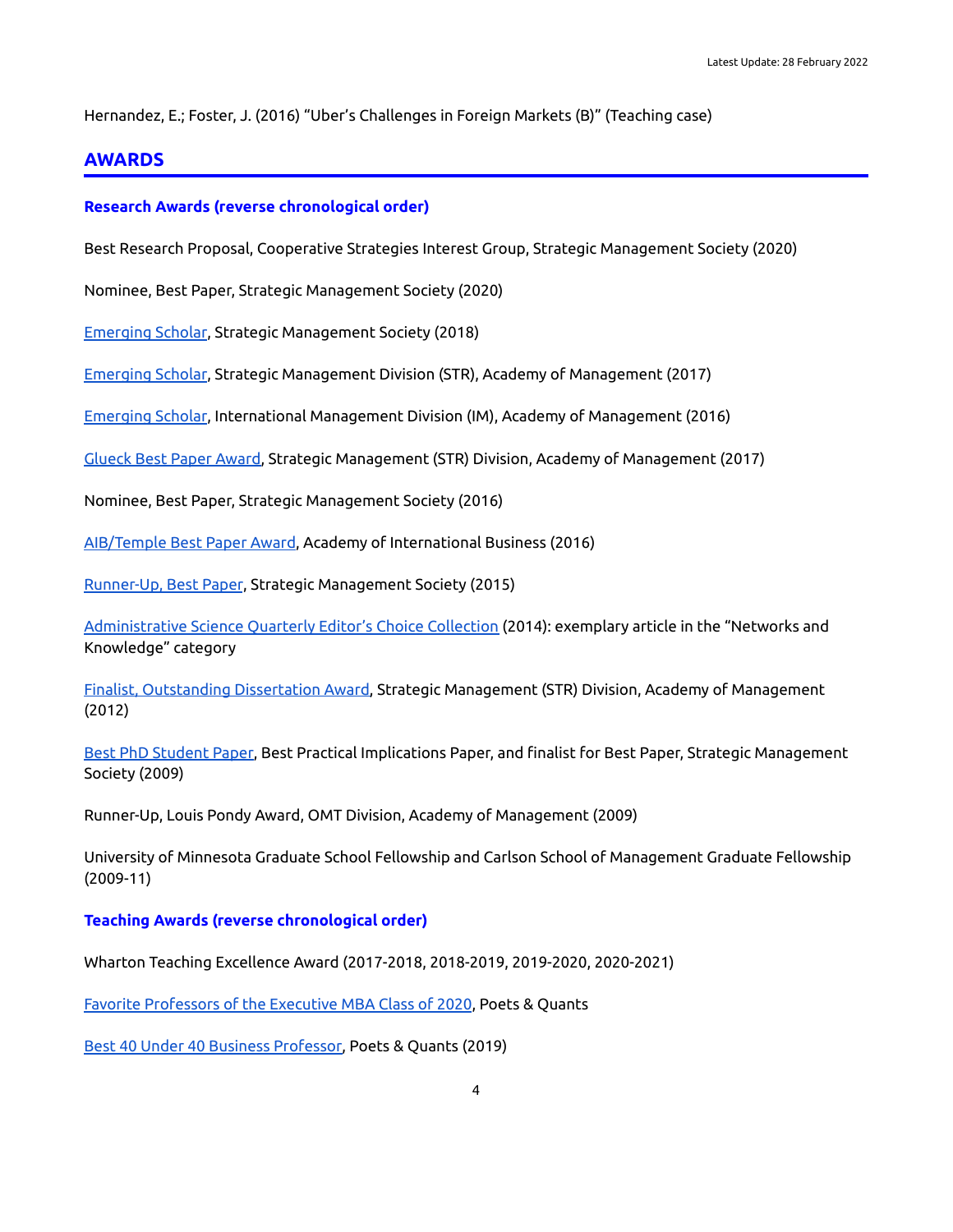#### Favorite [Professors](https://poetsandquants.com/2019/05/26/favorite-professors-of-the-mba-class-of-2019/) of the MBA Class of 2019, Poets & Quants

Core Curriculum Award, "Goes Above and Beyond the Call of Duty," MBA Program, Wharton (2018)

Teaching Commitment and Curricular Innovation Award, MBA Program, Wharton (2017)

Finalist, Outstanding Faculty Member, nominated by Freshman Classes of 2011 and 2012, Washington University in St. Louis (University wide award)

Excellence in Teaching Award, Carlson School of Management, University of Minnesota (2009)

#### **Other Recognitions**

Edwin S. Hinckley Scholar, Brigham Young University

Bicentennial Scholar, Brigham Young University

# **PROFESSIONAL SERVICE**

Special Issue Editor, "Migration and Organizations", *Organization Science* (forthcoming in 2023)

Co-Founder and Organizer, Migration & Organizations Conference (2018-Present)

Editorial Boards

- *Administrative Science Quarterly*, 2014-Present
- *Strategic Management Journal*, 2016-Present
- *Organization Science*, 2018-2021
- *Academy of Management Review,* 2017-2020

#### Ad-hoc Reviewer

*Management Science, Academy of Management Journal, Strategic Organization, Strategy Science, Journal of International Business Studies, Global Strategy Journal, Strategic Entrepreneurship Journal*

#### Conference Reviewer

*Academy of Management Meeting* (Best Reviewer Award, STR and IM Divisions, multiple years) *Academy of International Business Meeting* (Best Reviewer Award, multiple years) *Strategic Management Society Conference* (multiple years)

Research Committee, Strategic Management (STR) Division, Academy of Management (2019-2020)

Faculty IT Steering Committee, The Wharton School (2018-2020)

Department Chair Selection Committee, Management Department, The Wharton School (2016, 2019)

Doctoral Program Committee, Management Department, The Wharton School (2016-2017, 2019-2020)

Seminar Committee, Management Department, The Wharton School (2014-2016, 2017-2018)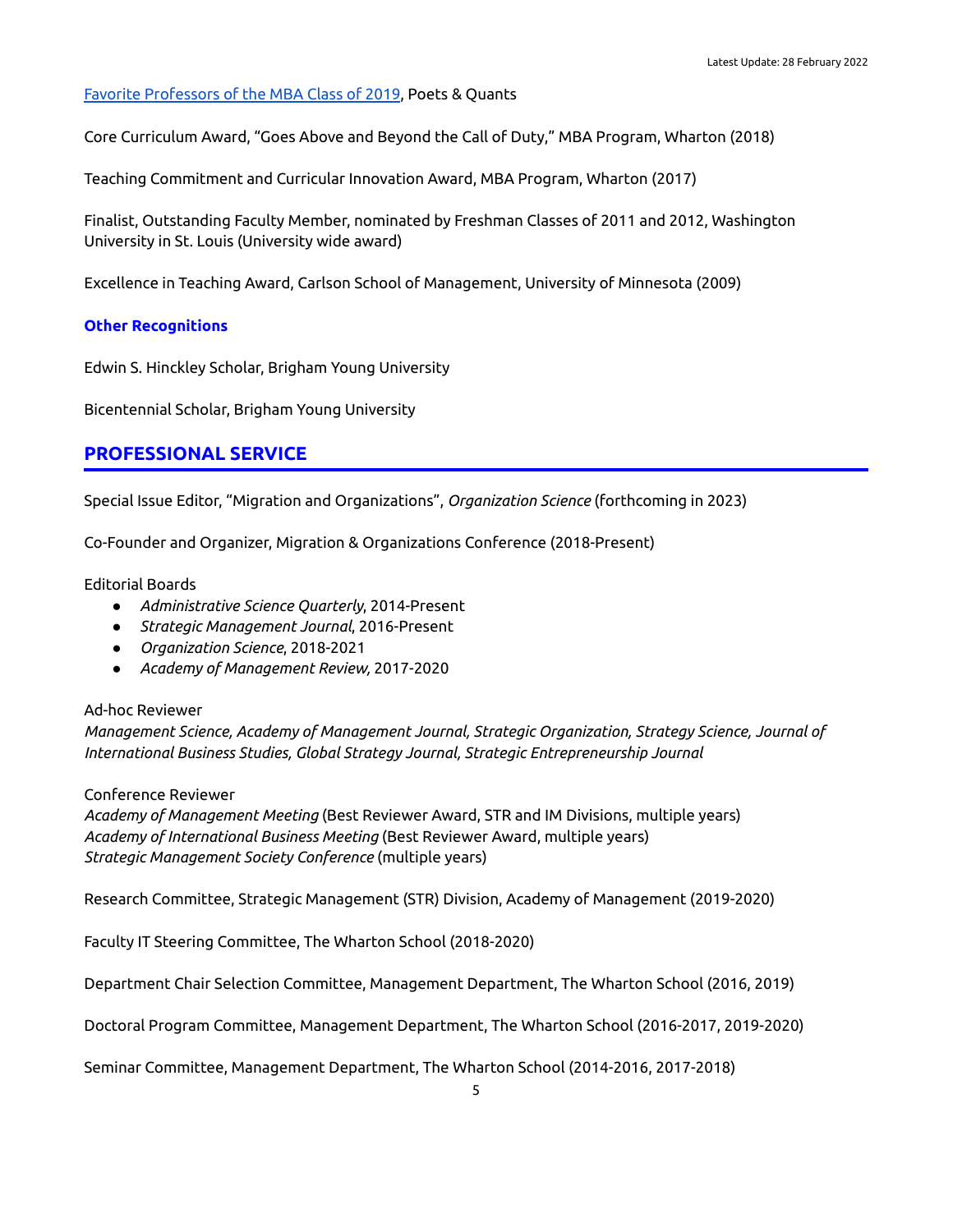Recruiting Committee, Multinational Management, Management Department, The Wharton School (2014, 2019, 2021)

Seminar Series Organizer, Strategy Area, Washington University in St. Louis (2012-2013)

## **TEACHING**

#### **Courses Taught**

Managing the Enterprise: Global Strategy (MGMT 612/3, Core MBA class), Wharton (2013-present)

Advanced Global Strategy (MGMT 871, Elective MBA class), Wharton (2019-present)

Managing in Turbulent Environments: The Case of Argentina (MGMT 895, Elective WEMBA class), Wharton (2017-present)

Economic Transformation Through Entrepreneurship and Innovation: The Case of Chile (MGMT 895, Elective WEMBA class), Wharton (2022)

Foundations of Multinational Management (MGMT 955, PhD Seminar), Wharton (2022)

Network Theory and Applications (MGMT 935, PhD Seminar), Wharton (2020)

Senior Capstone Project, Huntsman Program (MGMT 409, Undergraduate), Wharton (2020, 2021)

Media & Entertainment Industry Exploration (WH297, Elective Undergraduate class), Wharton (2019-2021)

Introduction to Management (MGMT 100), Washington University in St. Louis (2011-2013)

Business Policy: Strategy Formulation and Implementation, University of Minnesota (2009)

#### **PhD Student Training**

- **●** Sarath [Balachandran](https://www.london.edu/faculty-and-research/faculty-profiles/s/sarath-balachandran), Wharton, Advisor (Placement: London Business School)
- **Luis [Ballesteros](https://luisballesteros.net/), Wharton, Committee Member**
- Kate [Odziemkowska,](https://business.rice.edu/person/kate-odziemkowska) Wharton, Committee Member
- **Tracy [Anderson](http://faculty.unibocconi.eu/tracyanderson/), Wharton, Committee Member**

## **INVITED PRESENTATIONS**

- EM Lyon, STORM (March 2022)
- Harvard Business School, Strategy Unit (March 2022)
- Ohio State University, International Business & Strategy (February 2022)
- HEC Montreal, International Business Department (February 2022)
- University of Connecticut, Management Department (February 2021)